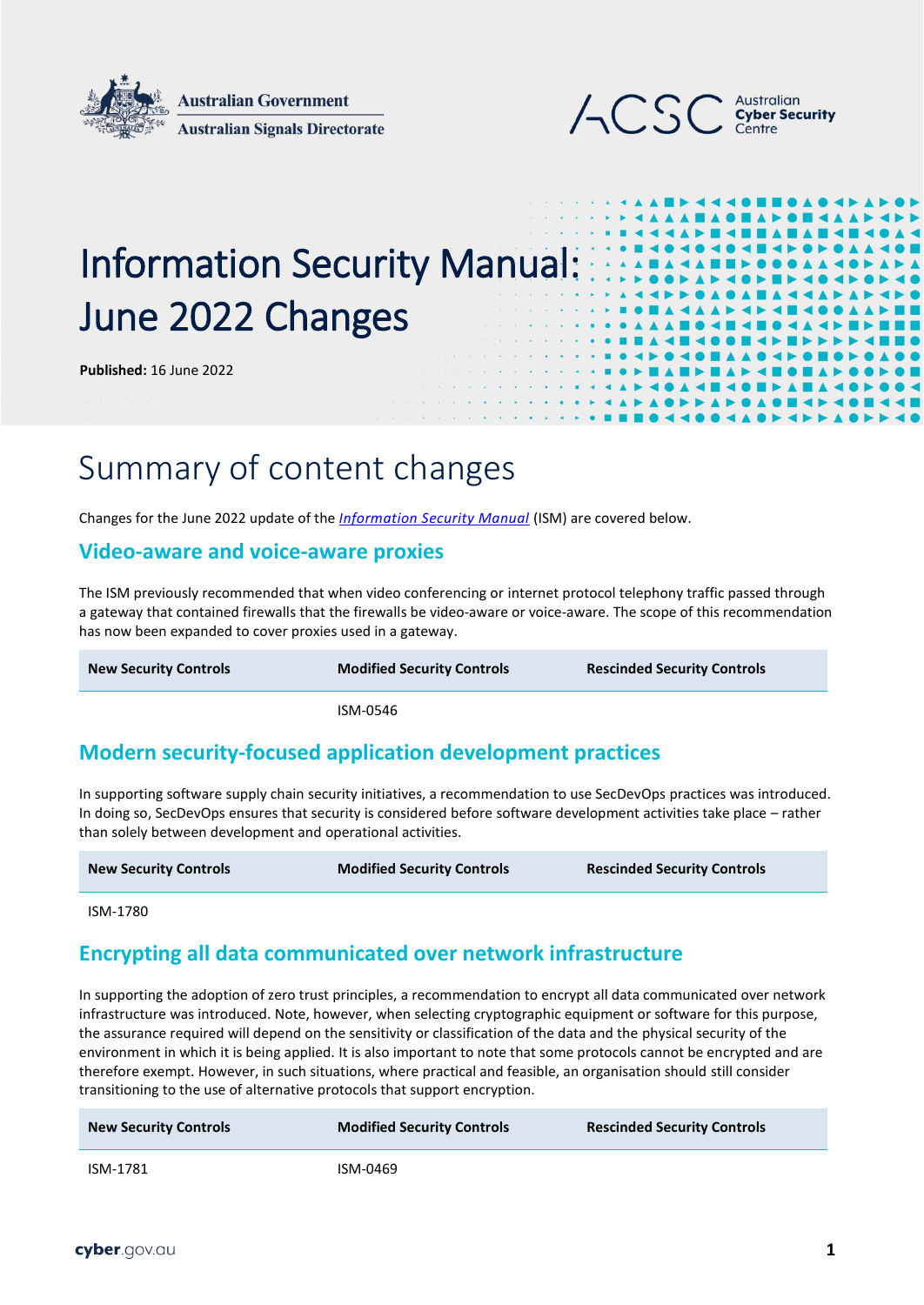

### **Network-based Intrusion Detection and Prevention Systems**

The recommendation to configure NIDS or NIPS in non-internet gateways for anomaly-based detection rather than signature-based detection was removed to allow organisations to configure their NIDS or NIPS as they see fit.

| <b>New Security Controls</b> | <b>Modified Security Controls</b> | <b>Rescinded Security Controls</b> |
|------------------------------|-----------------------------------|------------------------------------|
|                              |                                   | ISM-1185                           |

#### **Protective Domain Name System Services**

In supporting network security activities, a recommendation to use a protective Domain Name System (DNS) service was introduced. A protective DNS service can be an effective way of blocking requests made by an organisation's users, or an adversary on an organisation's network, to known malicious domains – either as part of an initial compromise or subsequent command and control activities. DNS event logs captured by a protective DNS service can also be useful for investigating any exploitation attempt or successful compromise of a network by an adversary.

| <b>New Security Controls</b> | <b>Modified Security Controls</b> | <b>Rescinded Security Controls</b> |
|------------------------------|-----------------------------------|------------------------------------|
|                              |                                   |                                    |

ISM-1782

#### **Cryptographic key management processes and procedures**

The ISM previously recommended the use of key management plans. This recommendation was reintroduced and amended to cover the development and implementation of cryptographic key management processes and procedures for all systems that employ cryptography. Note, specific requirements for cryptographic key management involving High Assurance Cryptographic Equipment (HACE) are covered by the ACSC's suite of Australian Communications Security Instruction (ACSI) publications.

| <b>New Security Controls</b> | <b>Modified Security Controls</b> | <b>Rescinded Security Controls</b> |
|------------------------------|-----------------------------------|------------------------------------|
|                              | ISM-0507                          |                                    |

## **Cryptographic controlled areas**

The recommendation to designate areas in which HACE are used as 'cryptographic controlled areas' was rescinded. Note, specific requirements for these areas are covered by the ACSC's suite of ACSI publications.

| <b>New Security Controls</b> | <b>Modified Security Controls</b> | <b>Rescinded Security Controls</b> |
|------------------------------|-----------------------------------|------------------------------------|
|                              |                                   | ISM-0506                           |

#### **Assessment of gateways and gateway services**

The ISM previously recommended that 'commercial and government gateway services selected by the ACSC undergo a joint security assessment by ACSC and Infosec Registered Assessors Program (IRAP) assessors at least every 24 months'. This recommendation was reintroduced and amended to 'gateways undergo a security assessment by an IRAP assessor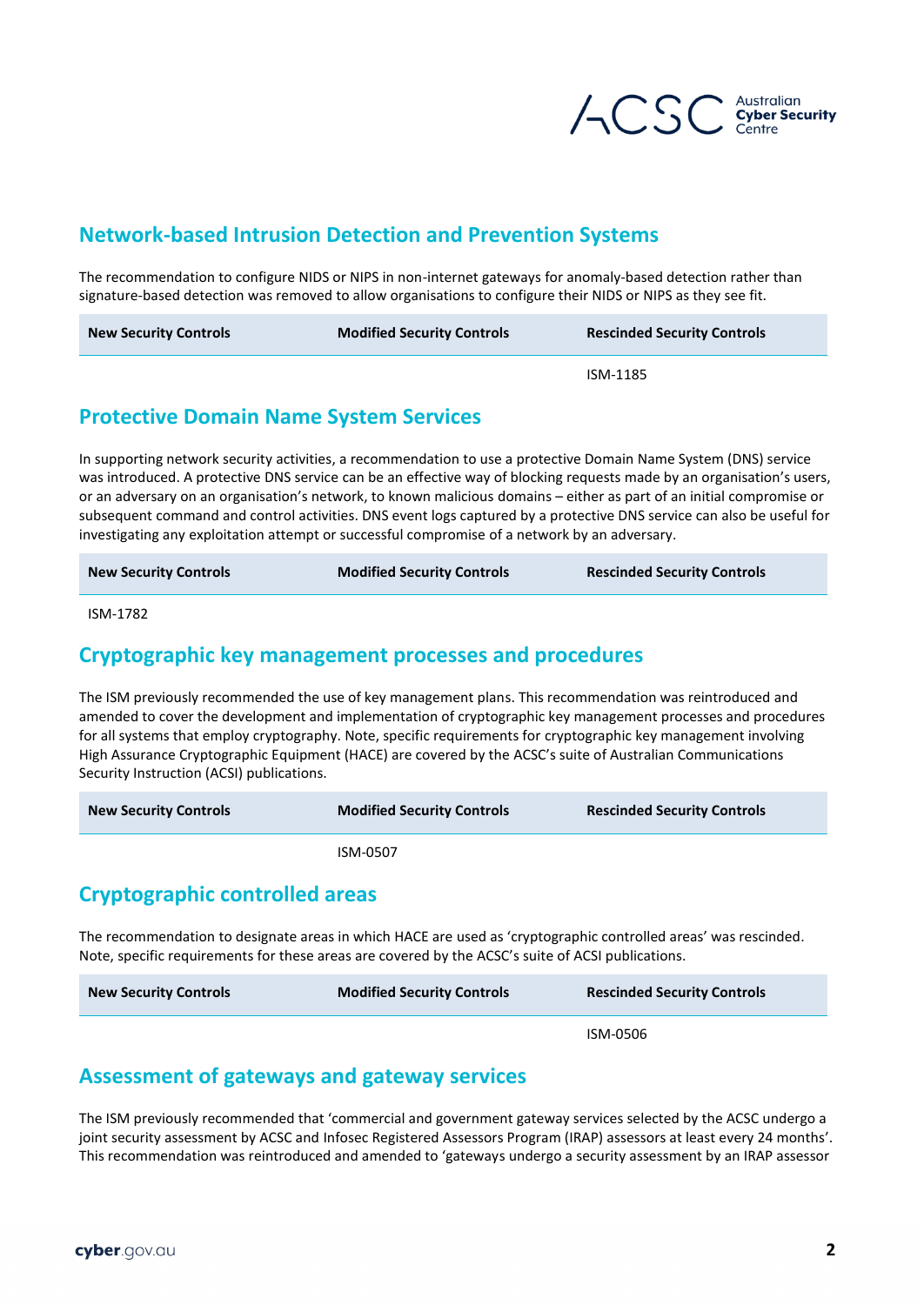

at least every 24 months' to support the upcoming release of new gateway security guidance by the ACSC. Note, the scope of this recommendation relates to all gateways, and not just outsourced gateways services.

| <b>New Security Controls</b> | <b>Modified Security Controls</b> | <b>Rescinded Security Controls</b> |
|------------------------------|-----------------------------------|------------------------------------|
|                              | ISM-0100, ISM-1037                |                                    |

#### **Data analysis and flow analysis for gateways**

Previously the ISM recommended logging network traffic permitted through gateways or attempting to leave gateways. This recommendation has been changed to logging data packets and data flows in order to more explicitly define the types of events that should be logged. Logging these events will facilitate data analysis and flow analysis activities for gateways.

| <b>New Security Controls</b> | <b>Modified Security Controls</b> | <b>Rescinded Security Controls</b> |
|------------------------------|-----------------------------------|------------------------------------|
|                              | ISM-0634                          | ISM-0648                           |

### **Border Gateway Protocol route security**

Resource Public Key Infrastructure (RPKI) uses public key cryptography to authenticate routing data on the internet. This allows an organisation, particularly a telecommunications carrier or cloud service provider, to verify routing data they receive, transmit and process in order to determine routing calculations for internet traffic. By using RPKI, an organisation may reduce Border Gateway Protocol-related cyber threats, such as some types of denial-of-service attacks, accidental or deliberate rerouting of internet traffic, and opportunities for the undermining of IP address-based reputational services. RPKI Route Origin Authorization (ROA) records, which describe routes in terms of network/prefix and Autonomous Systems from which they are expected to originate, should be configured for the public IP addresses controlled by, or used by, an organisation. ROA records should also be configured for the unannounced IP address space controlled by an organisation.

ISM-1783

#### **Miscellaneous changes**

Miscellaneous changes were made to rationale and recommendations throughout the publication to clarify content. This included the adoption of 'control' terminology, in preference to 'security control' terminology, to allow for the capture of other types of controls in the future, such as privacy controls, in addition to security controls.

In addition, formatting changes were made to the system security plan annex template and the cloud controls matrix template in order to increase their alignment, such as the inclusion of an 'implementation status' column within the system security plan annex template. Furthermore, a new 'responsible entity' column was added to both templates in order to capture information on the responsible system (in the case of inherited controls) or responsible vendor (in the case of multi-vendor systems) that are responsible for the implementation of controls. Note, this column can also be used to capture information on teams or individuals that are responsible for the implementation of controls if desired.